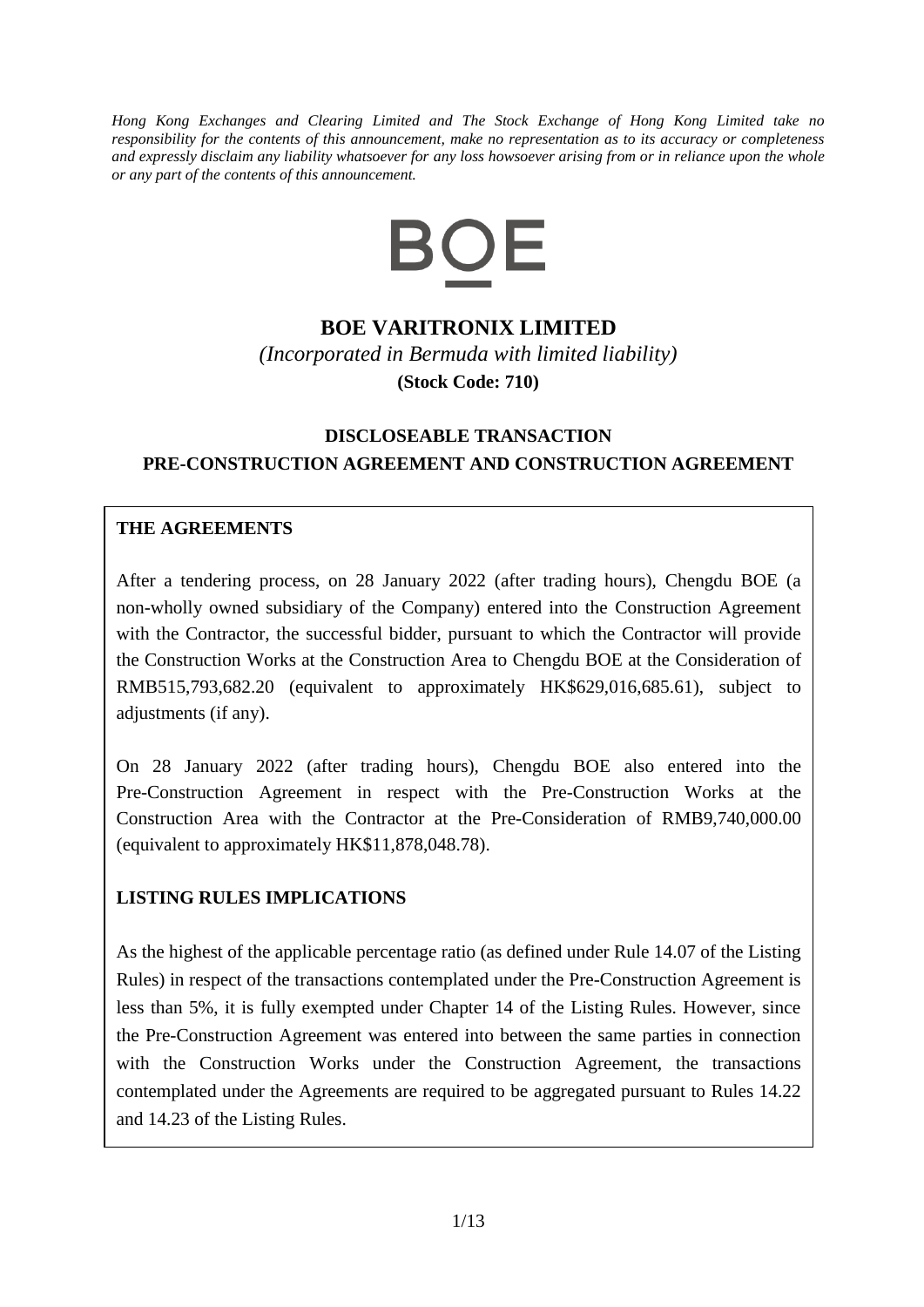As the highest applicable percentage ratios (as defined under Rule 14.07 of the Listing Rules) in respect of the transactions contemplated under the Agreements on an aggregated basis, approximately RMB525,533,682.20 (equivalent to approximately HK\$640,894,734.39), are more than 5% but less than 25%, the transactions contemplated under the Agreements are therefore subject to the reporting and announcement requirements, but exempt from the shareholders' approval requirements in accordance with Chapter 14 of the Listing Rules.

#### **INTRODUCTION**

After a tendering process, on 28 January 2022 (after trading hours), Chengdu BOE (a non-wholly owned subsidiary of the Company) entered into the Construction Agreement with the Contractor, the successful bidder, pursuant to which the Contractor will provide the Construction Works at the Construction Area to Chengdu BOE at the Consideration of RMB515,793,682.20 (equivalent to approximately HK\$629,016,685.61), subject to adjustments (if any).

On 28 January 2022 (after trading hours), Chengdu BOE also entered into the Pre-Construction Agreement in respect with the Pre-Construction Works at the Construction Area with the Contractor at the Pre-Consideration of RMB9,740,000.00 (equivalent to approximately HK\$11,878,048.78).

### **THE PRE-CONSTRUCTION AGREEMENT**

The principal terms of the Pre-Construction Agreement are set out below:

| Date                       |                      | 28 January 2022 (after trading hours)                                                                                                                                |
|----------------------------|----------------------|----------------------------------------------------------------------------------------------------------------------------------------------------------------------|
| Parties                    |                      | (i) Chengdu BOE<br>(ii) the Contractor                                                                                                                               |
| Pre-Construction<br>Works  | $\ddot{\phantom{0}}$ | The Contractor is appointed as the contractor responsible for<br>the pre-construction of factory plant and ancillary facilities<br>located at the Construction Area. |
| Pre-Construction<br>period | $\ddot{\cdot}$       | The pre-construction period commences from the date when<br>the tender notice is issued by Chengdu BOE. The<br>pre-construction period is 85 days.                   |
| Pre-Consideration          | $\ddot{\phantom{a}}$ | RMB9,740,000.00<br>(equivalent<br>approximately<br>to                                                                                                                |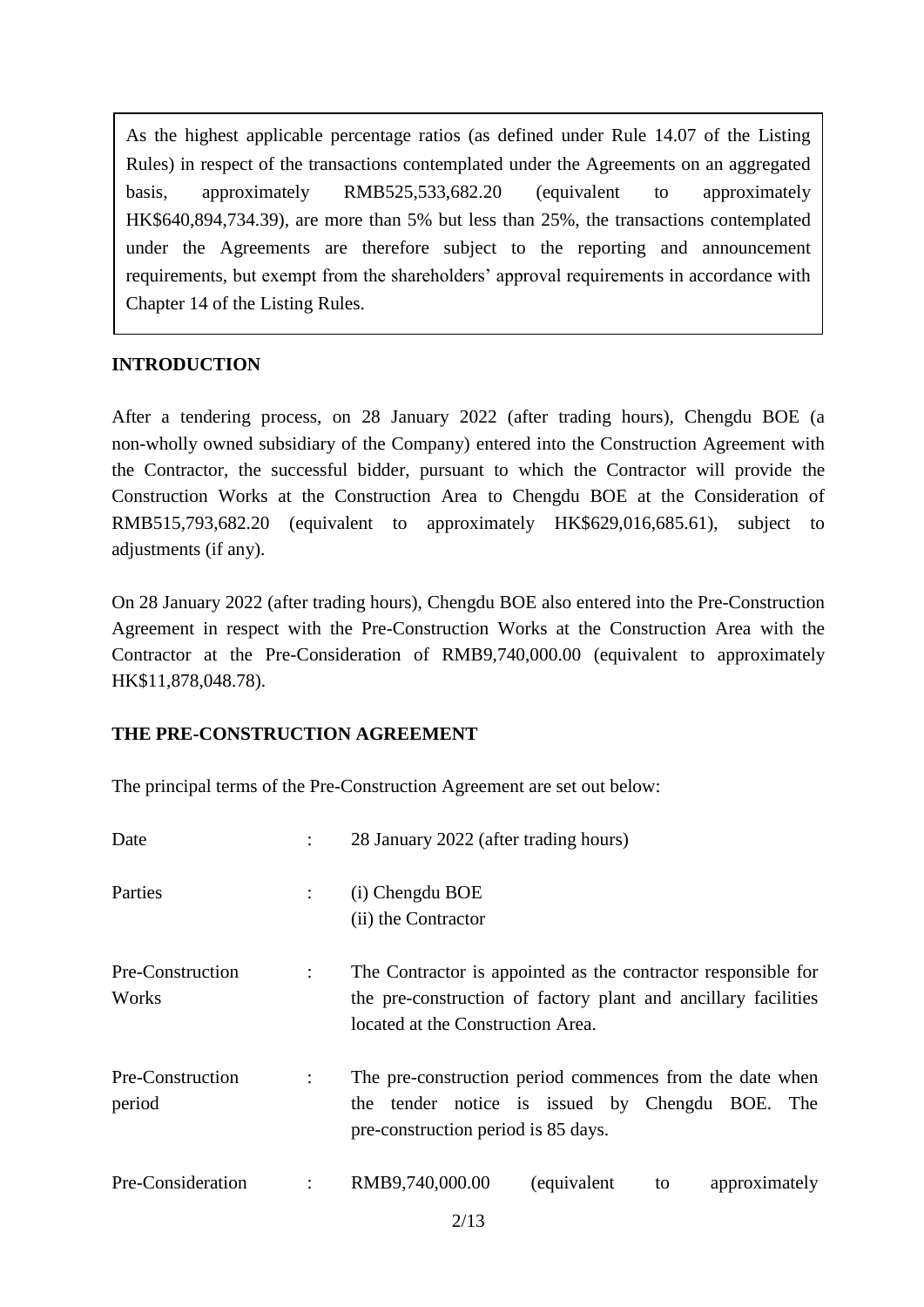HK\$11,878,048.78) (including 9% value-added tax, and safe and civilized construction cost)

The Pre-Consideration is subject to adjustments based on the actual work to be undertaken, the change of scope of the Pre-Construction Works and the Customary Price Adjustment Mechanism.

The Pre-Consideration was determined after arm's length negotiations between the parties and will be financed by internal resources of the Group and/ or external funding.

Pre-Construction Performance Guarantee : Within 10 days after the signing of the Pre-Construction Agreement and in respect of the performance of its obligations therein, the Contractor shall provide a bank performance guarantee (the "Pre-Construction Performance Guarantee"), in an amount of 10% of the Pre-Consideration and is valid until the date of the completion and acceptance of the Pre-Construction Works.

Payment terms : (A) Advance payment (i) The amount of advance payment shall be paid by Chengdu BOE is 20% of the Pre-Consideration (the "Pre-Construction Advance Payment").

> (ii) within 10 days after the Pre-Construction Agreement is signed, the Contractor shall provide the bank guarantee of the Pre-Construction Advance Payment.

> (iii) the advance payment period of Chengdu BOE is within 15 working days after receiving the bank guarantee of the Pre-Construction Advance Payment and the Pre-Construction Performance Guarantee.

(B) Progress payment

(i) after the completion and acceptance of the whole Pre-Construction Works, the payment shall be made up to 90% of the completed Construction Works;

(ii) after 12 months from the date of completion and acceptance of the whole Pre-Construction Works as approved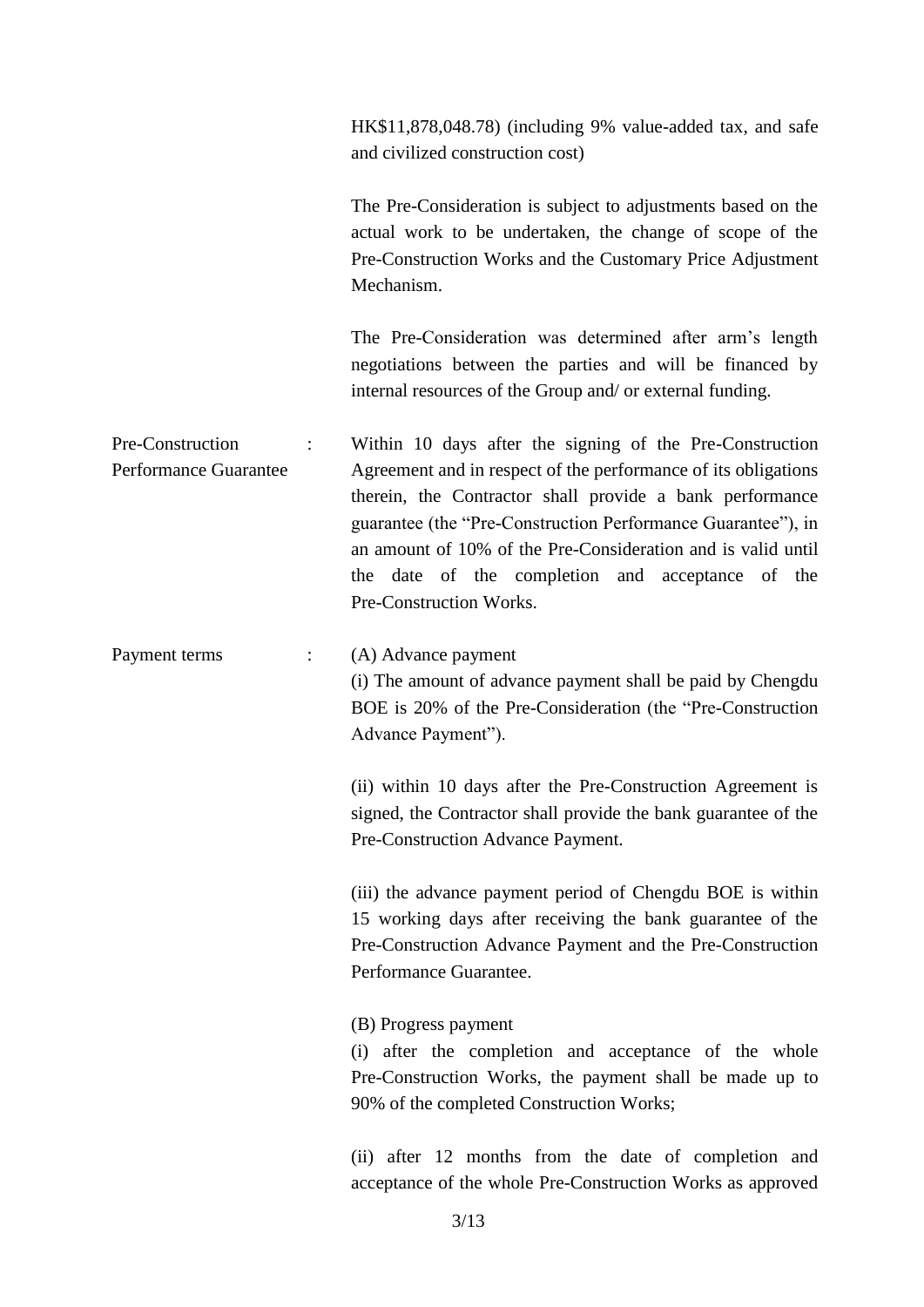by Chengdu BOE and no serious quality problems are found, the payment shall be made up to 97% of the settlement amount of the Pre-Construction Works; and

(iii) from the date of completion and acceptance of the whole Pre-Construction Works as approved by Chengdu BOE and no serious quality problems are found after the expiration of the 24-month defect liability period, the payment shall be made to 100% of the settlement amount of the Pre-Construction Works.

- Warranty period : 2 years from the date of the completion and acceptance of the Pre-Construction Works.
- Subcontracting : Pursuant to the terms of the Pre-Construction Agreement or with the prior written consent of Chengdu BOE for the approval of the subcontracting, the Contractor shall ensure that the subcontractor has the corresponding qualifications and capabilities. The responsibilities and obligations of the Contractor is not reduced nor exempted under the subcontracted Pre-Construction Works. The Contractor and the subcontractor are jointly and severally liable to Chengdu BOE for the subcontracted Pre-Construction Works.

### **THE CONSTRUCTION AGREEMENT**

The principal terms of the Construction Agreement are set out below:

| Date                      | $\mathbb{R}^{\mathbb{Z}}$ | 28 January 2022 (after trading hours)                                                                                                                                   |
|---------------------------|---------------------------|-------------------------------------------------------------------------------------------------------------------------------------------------------------------------|
| Parties                   |                           | (i) Chengdu BOE<br>(ii) the Contractor                                                                                                                                  |
| <b>Construction Works</b> |                           | The Contractor is appointed as the contractor responsible for the<br>construction of factory plant and ancillary facilities located at the<br><b>Construction Area.</b> |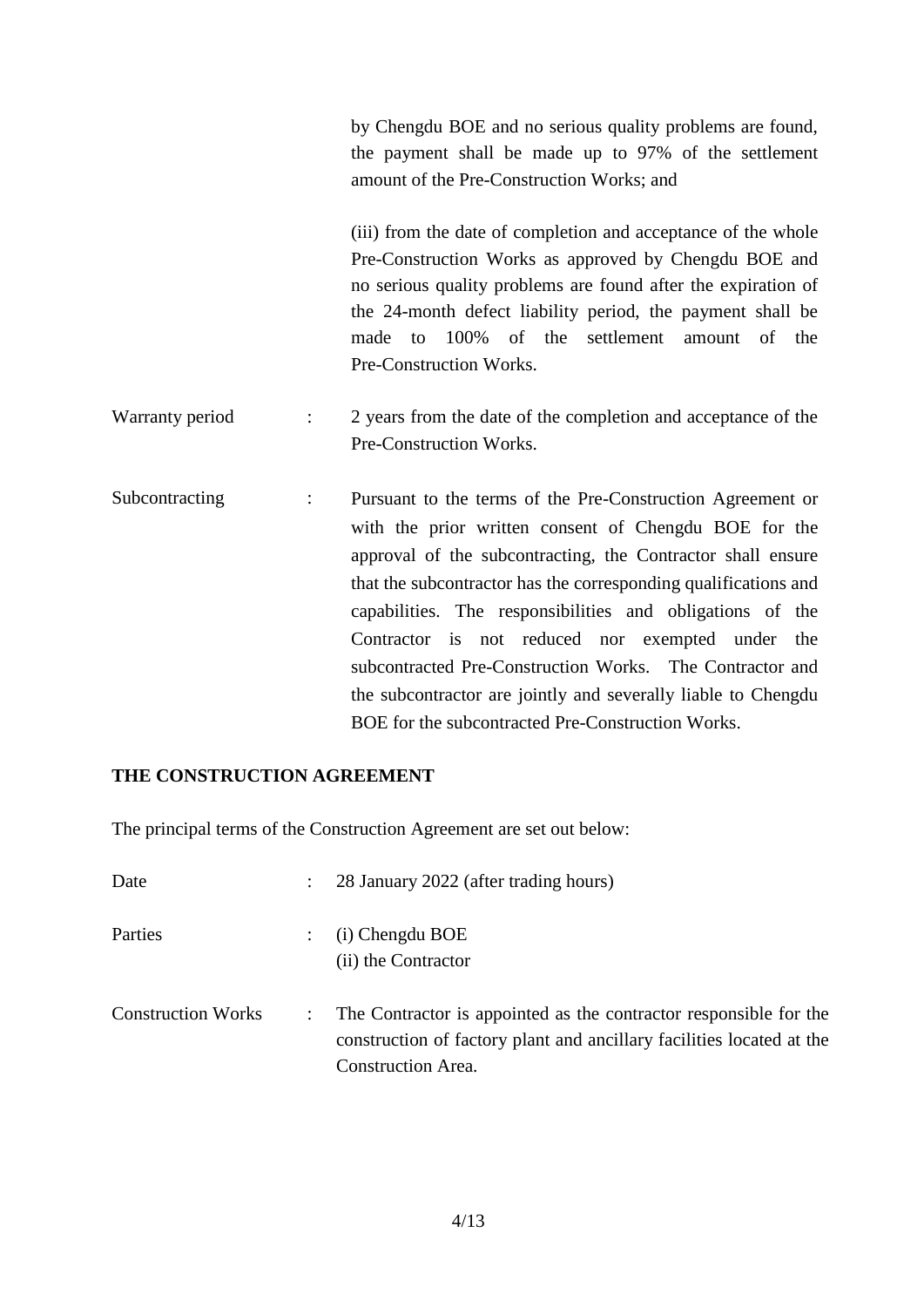Construction period : The construction period commences from the date when the Contractor enters the Construction Area to the date of the completion and acceptance of the Construction Works. The construction period is 511 days.

> If any change of scope of the Construction Works, either party may request to adjust the construction period according to the terms of the Construction Agreement.

> If the Contractor fails to complete wholly or any part of the Construction Works within the construction period, the Contractor shall pay a penalty to Chengdu BOE.

Consideration : The Consideration payable to the Contractor pursuant to the Construction Agreement shall be RMB515,793,682.20 (equivalent to approximately HK\$629,016,685.61), subject to adjustments based on the actual work to be undertaken, the change of scope of the Construction Works and the Customary Price Adjustment Mechanism.

> The Consideration was determined after arm's length negotiations between the parties and will be financed by internal resources of the Group and/ or external funding.

|                                                       | <b>RMB</b>     |
|-------------------------------------------------------|----------------|
| Consideration                                         | 515,793,682.20 |
|                                                       |                |
| (a) Estimated Sum (including external power lines and | 291,900,000.00 |
| bridges, small buildings, construction utilities      |                |
| and all insurance, Chengdu BOE designated             |                |
| subcontracting and etc.)                              |                |
| (b) Non-estimated sum (including safe and civilized   | 223,893,682.20 |
| construction cost)                                    |                |

Construction Performance Guarantee : Within 10 days after the signing of the Construction Agreement and in respect of the performance of its obligations therein, the Contractor shall provide a bank performance guarantee (the "Construction Performance Guarantee"), in an amount of 10%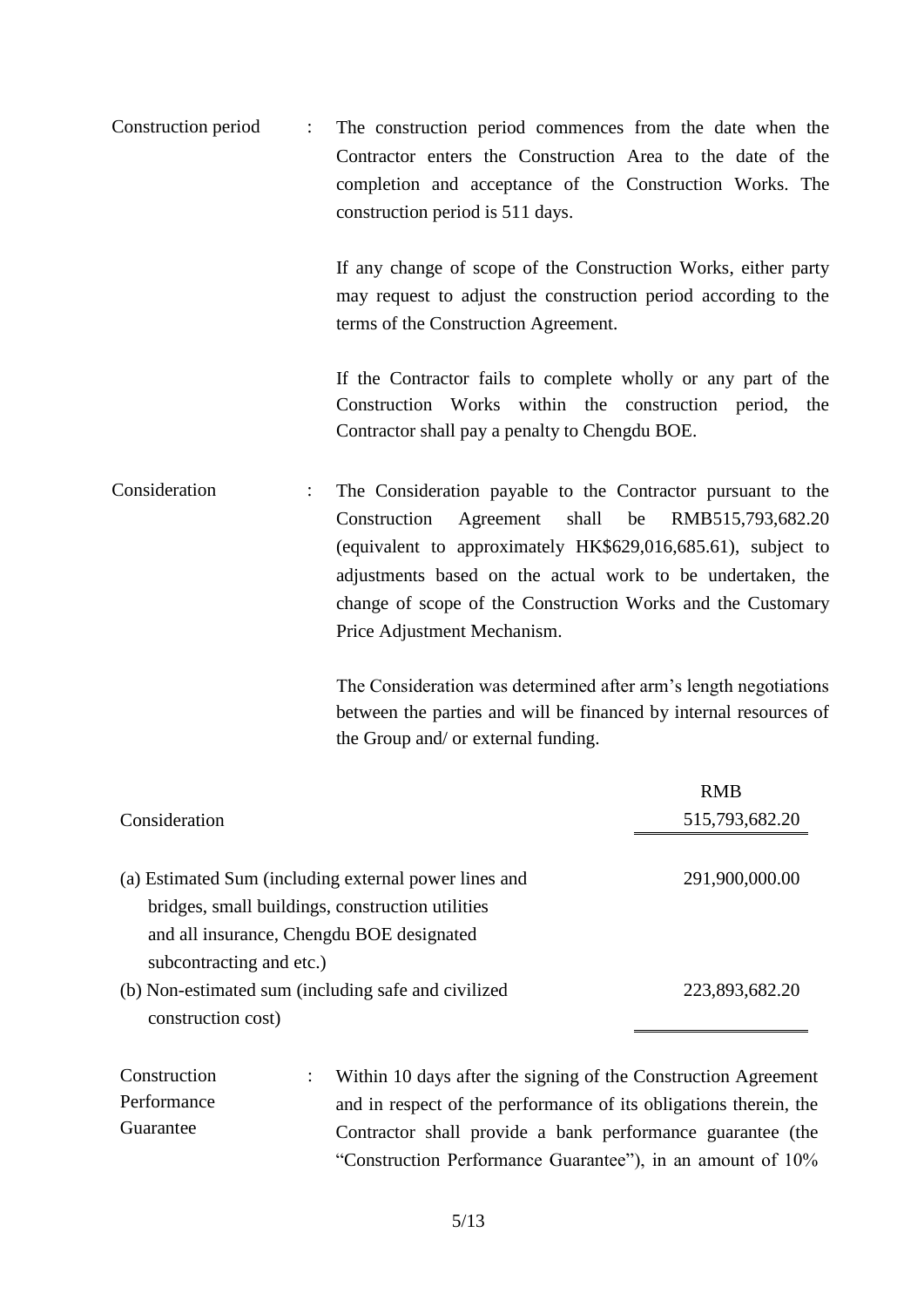of the Consideration (after deducting the Estimated Sum) and is valid until the date of the completion and acceptance of the Construction Works.

Payment terms : (A) Advance payment (i) The amount of advance payment shall be paid by Chengdu BOE is 20% of the Consideration (after deducting the Estimated Sum) (the "Construction Advance Payment").

> (ii) If the Estimated Sum incurs any advance payment, it shall be implemented in accordance with the terms of Construction Agreement and at the time of any relevant agreements signed.

> (iii) within 10 days after the Construction Agreement is signed, the Contractor shall provide the bank guarantee of the Construction Advance Payment.

> (iv) the advance payment period of Chengdu BOE is within 15 working days after receiving the bank guarantee of the Construction Advance Payment and the Construction Performance Guarantee.

(B) Progress payment (on a monthly basis)

(i) the Contractor submits the completed Construction Works of the current period on a monthly basis. The payment shall be made proportionally up to 80% (including the Construction Advance Payment) of the Construction Works as approved by Chengdu BOE;

(ii) within 30 days after the completion and acceptance of the Construction Works, the payment shall be made up to 90% of the completed Construction Works;

(iii) within 30 days after the completion and acceptance, and the settlement of the Construction Works, the payment shall be made up to 97% of the settlement amount of the Construction Works; and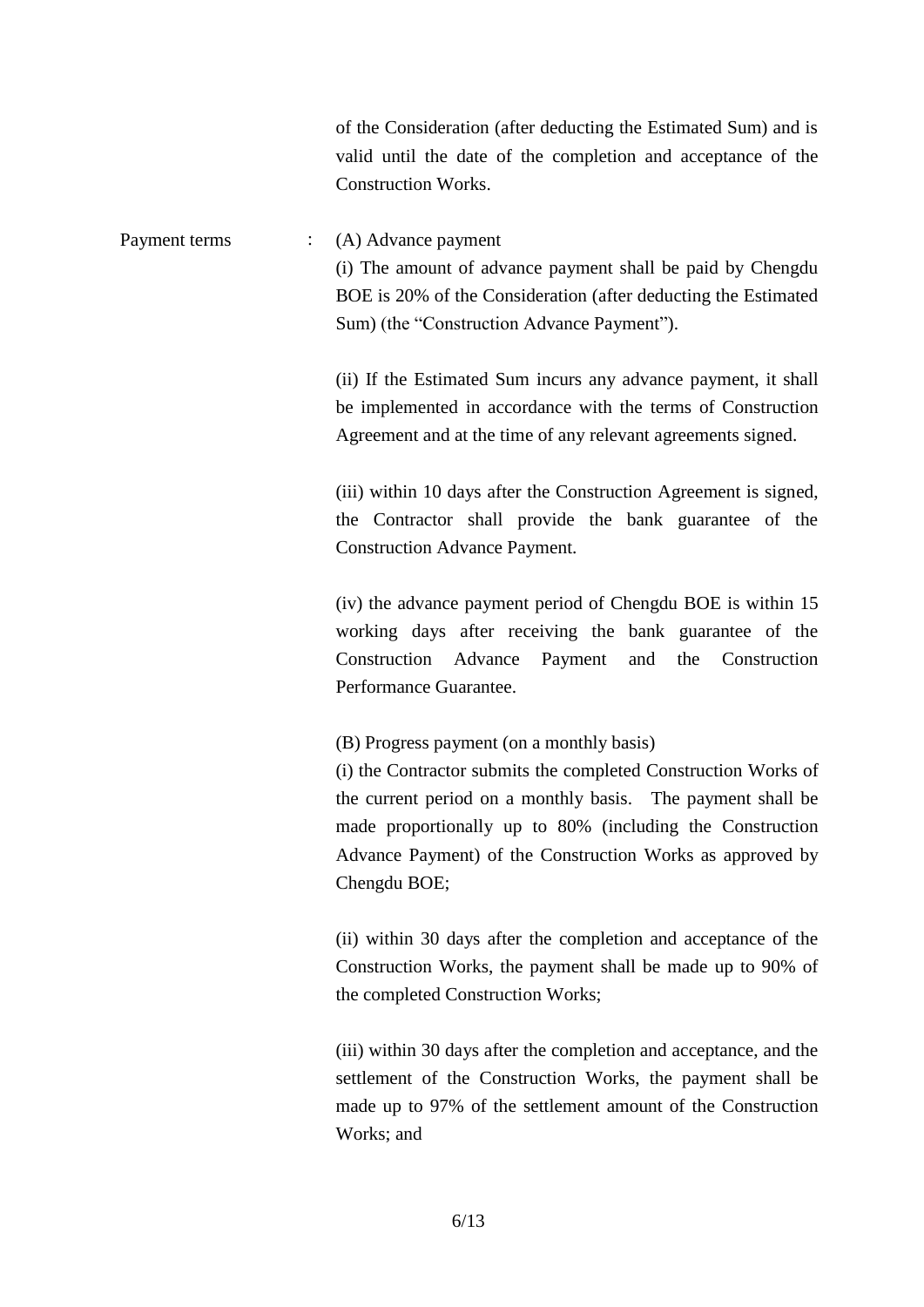(iv) from the date of completion and acceptance of the whole Construction Works as approved by Chengdu BOE and no serious quality problems are found after the expiration of the 24-month defect liability period, the payment shall be made to 100% of the total settlement amount of the Construction Works.

Warranty period : Unless otherwise specified, the warranty period is 24 months from the date of the inspection, and acceptance and completion of the Construction Works by Chengdu BOE pursuant to the Construction Agreement.

Subcontracting : (i) Pursuant to the terms of the Construction Agreement or with the prior written consent of Chengdu BOE for the approval of the subcontracting, the Contractor shall ensure that the subcontractor has the corresponding qualifications and capabilities. The responsibilities and obligations of the Contractor is not reduced nor exempted under the subcontracted Construction Works. The Contractor and the subcontractor are jointly and severally liable to Chengdu BOE for the subcontracted Construction Works.

> (ii) Within 10 days after a designated subcontractor is determined, the Contractor shall provide the bank guarantee of the advance payment in the same amount paid to the designated subcontractor.

> (iii) Within 10 days after the designated subcontractor is determined, the Contractor shall provide a bank performance guarantee in an amount of 10% of the designated subcontract consideration and is valid until the date of completion and acceptance of the Construction Works.

#### **BASIS, REASONS FOR AND BENEFITS OF ENTERING INTO THE AGREEMENTS**

Reference is made to the announcements of the Company dated 20 August 2021 and 28 October 2021 and the circular dated 2 December 2021 (the "Circular") in relation to the Previous Transaction and the Capital Increase.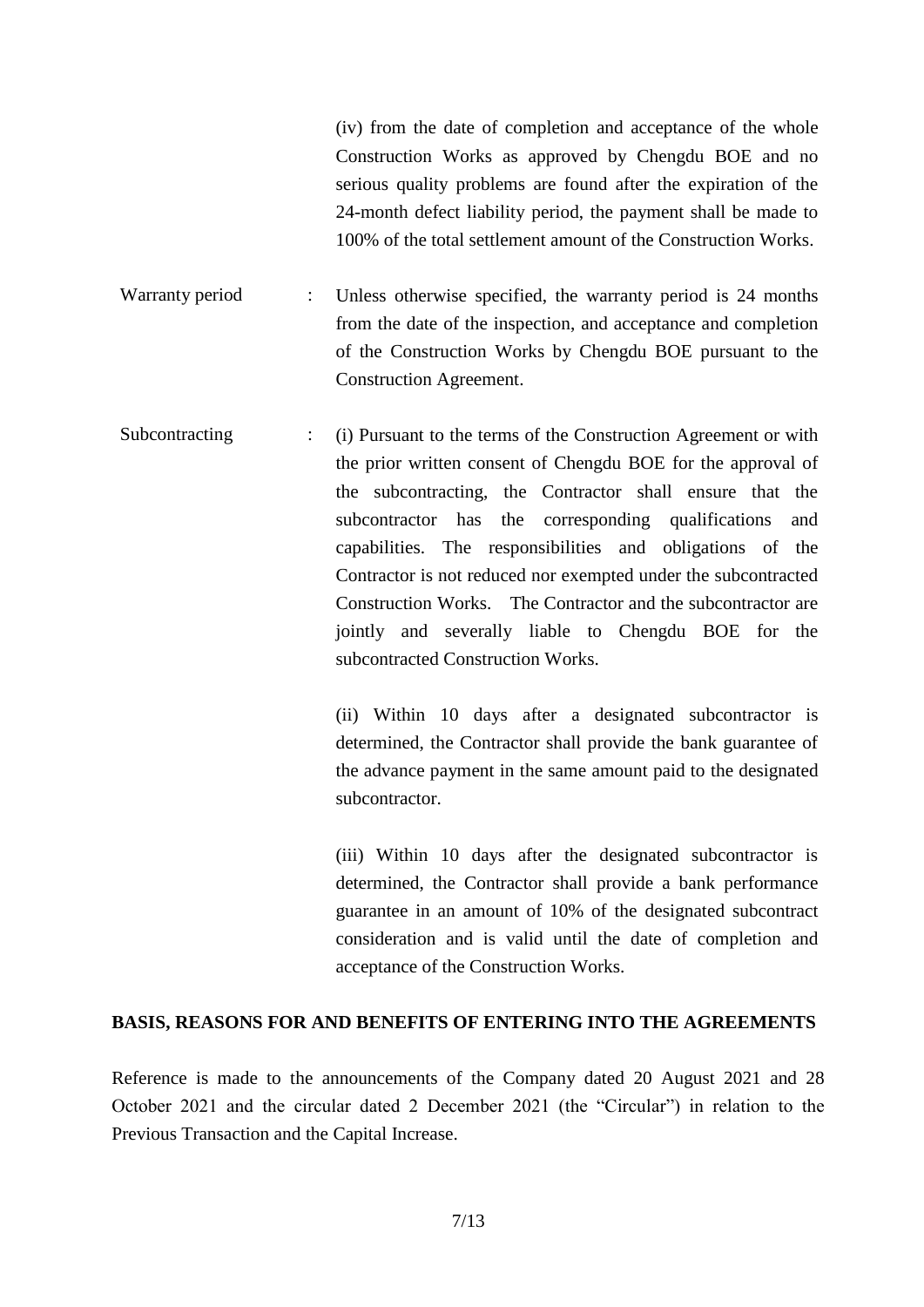In view of the positive outlook of the automotive display business, especially in the PRC, the Group believes that the investment in the automotive display module manufacturing project in Chengdu (the "Project") through Chengdu BOE is beneficial to the Group by expanding the Group's existing TFT and touch panel display module manufacturing facilities in the PRC to capture the upcoming business opportunities and expand the Group's market share in the growing automotive market. The total land area of the Project is approximately 151,000 square meters. Module assembly and optical bonding lines will be constructed in the plant as part of the manufacturing facilities of the Group with an annual expected production capacity of approximately 14 million pieces of automotive display devices.

Following the execution of the Capital Increase Agreement as disclosed in the Circular, the Group entered into the Agreements to commence the Construction Works.

The Contractor was selected by Chengdu BOE for the transactions contemplated under the Agreements through an open tendering process, and the Pre-Consideration and the Consideration were determined based on the bidding price offered by the Contractor. Chengdu BOE awarded the Agreements to the Contractor after thorough evaluation of the bids, considering factors including but not limited to the experience and capability of the bidders and the Contractor, the expected scope and complexity of the Pre-Construction Works and the Construction Works to be performed, the expected cost of the Pre-Construction Works and the Construction Works and the prevailing market price for carrying out a construction of similar scale and complexity. Chengdu BOE considers that the Contractor is able to provide up to standard construction services for implementing the Agreements.

The Directors (including the independent non-executive Directors) are of the view that (i) the Agreements are entered into the ordinary and usual course of business of the Group; (ii) the terms of the Agreements and the transactions contemplated thereunder are fair and reasonable and on normal commercial terms; and (iii) the Agreements are in the interests of the Company and the Shareholders as a whole.

### **INFORMATION ON THE PARTIES**

The Group was established in 1978 and the Shares were listed on the Main Board of the Stock Exchange in 1991. The Group is principally engaged in the automotive and industrial display business and has monochrome display manufacturing capacity and TFT and touch panel display module assembly capacity.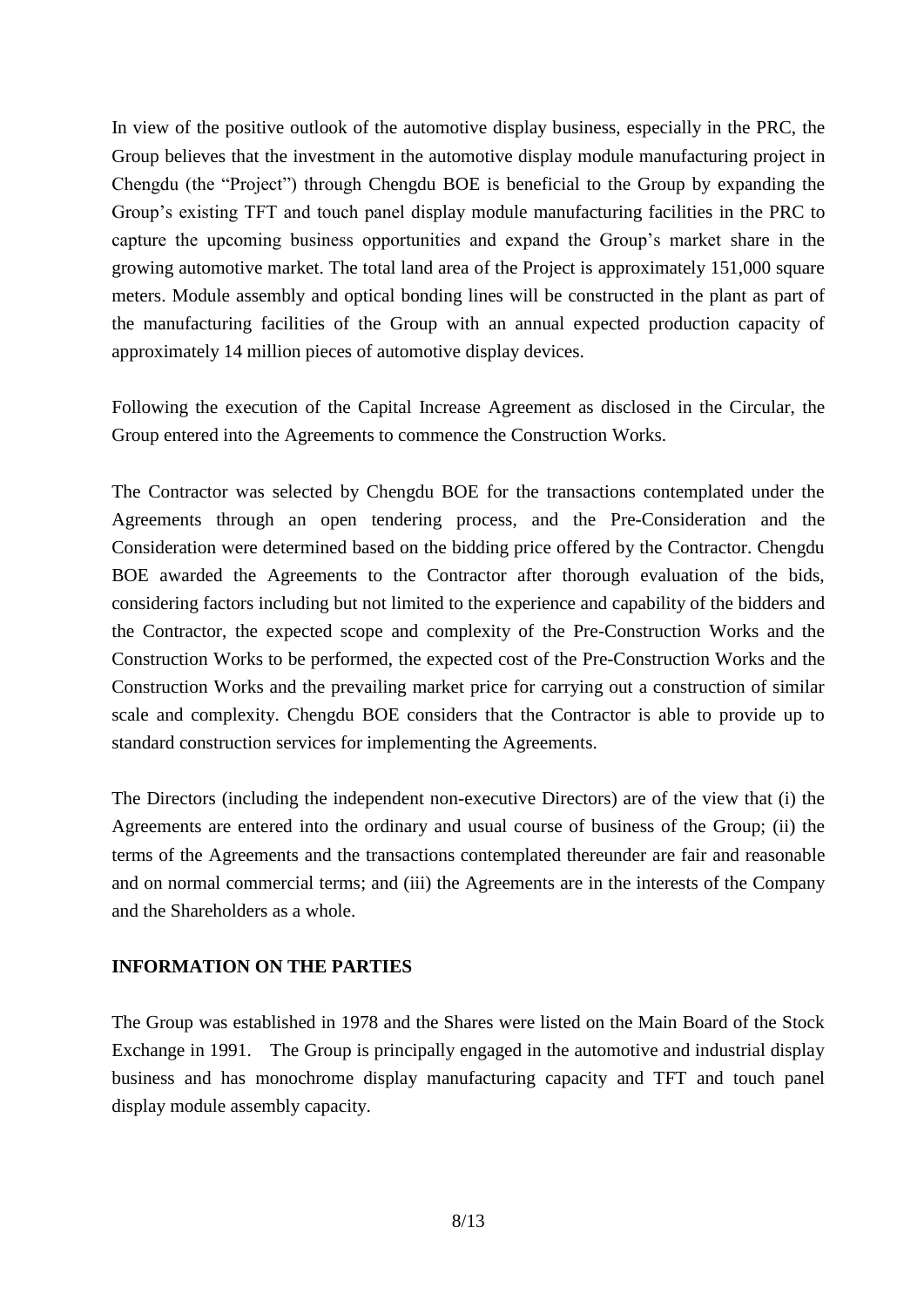Chengdu BOE is a company established in the PRC with limited liability and a non-wholly owned subsidiary of the Company, is owned as to 20% by Link Score, 40% by Hefei BOE and 40% by BOE. BOE is an associate of BOE(HK) which is a substantial shareholder of the Company holding approximately 54.33% of the issued share capital of the Company as at the date of this announcement. Chengdu BOE is principally engaged in, among other things, manufacturing and sales of automotive equipment and display devices.

The Contractor is a PRC-based company principally engaged in the construction general contracting; professional contracting; leasing of construction machinery and equipment, formwork, frame materials; sales of construction machinery and equipment, building materials; project investment; construction project management; engineering survey and design. To the best of the Directors' knowledge, information and belief having made all reasonable enquiries, the Contractor is ultimately beneficially owned as to approximately 75.76% by China Construction First Group Corporation Limited\* (中國建築一局(集團)有限公司), approximately 16.16% by ICBC Financial Asset Investment Co., Ltd.\* (工商金融資產投資有 限公司) and approximately 8.08% by Agricultural Bank Financial Assets Limited Investment Co., Ltd.\* (農銀金融資產投資有限公司), and each of the Contractor and its ultimate beneficial owners is an Independent Third Party.

### **LISTING RULES IMPLICATIONS**

As the highest of the applicable percentage ratio (as defined under Rule 14.07 of the Listing Rules) in respect of the transactions contemplated under the Pre-Construction Agreement is less than 5%, it is fully exempted under Chapter 14 of the Listing Rules. However, since the Pre-Construction Agreement was entered into between the same parties in connection with the Construction Works under the Construction Agreement, the transactions contemplated under the Agreements are required to be aggregated pursuant to Rules 14.22 and 14.23 of the Listing Rules.

As the highest applicable percentage ratios (as defined under Rule 14.07 of the Listing Rules) in respect of the transactions contemplated under the Agreements on an aggregated basis, approximately RMB525,533,682.20 (equivalent to approximately HK\$640,894,734.39), are more than 5% but less than 25%, the transactions contemplated under the Agreements are therefore subject to the reporting and announcement requirements, but exempt from the shareholders' approval requirements in accordance with Chapter 14 of the Listing Rules.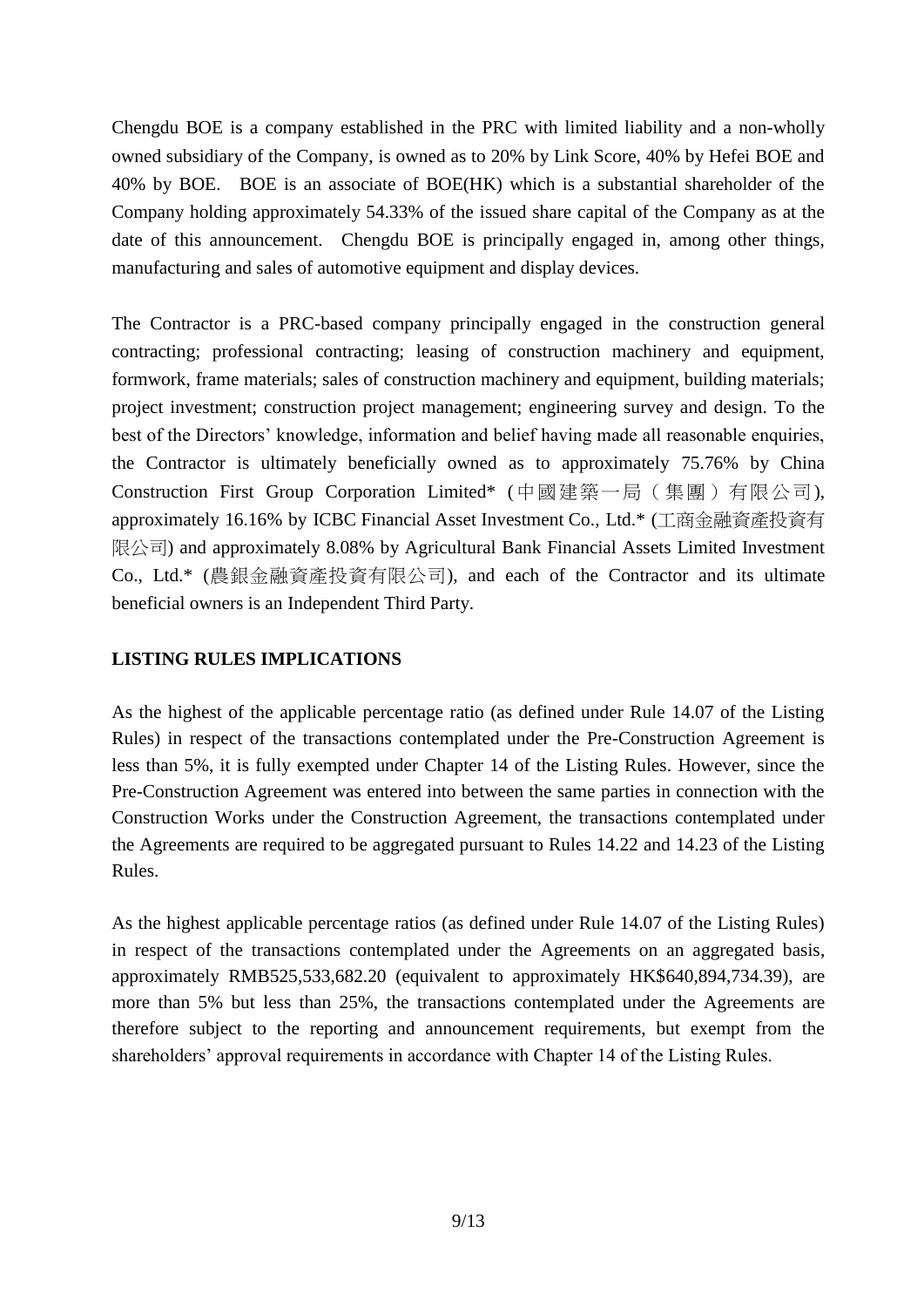## **DEFINITIONS**

In this announcement, unless the context otherwise requires, the following expressions shall have the following meanings:

| "Agreements"                    |                           | the Pre-Construction Agreement and the<br>Construction<br>Agreement                                                                                                            |
|---------------------------------|---------------------------|--------------------------------------------------------------------------------------------------------------------------------------------------------------------------------|
| "associate(s)"                  | $\ddot{\cdot}$            | has the same meaning as ascribed to it under the Listing Rules                                                                                                                 |
| "Board"                         |                           | the board of Directors                                                                                                                                                         |
| "BOE"                           |                           | BOE Technology Group Co., Ltd.                                                                                                                                                 |
| "BOE(HK)"                       | $\ddot{\cdot}$            | BOE Technology (HK) Limited, a company incorporated in<br>Hong Kong with limited liability, which is a wholly-owned<br>subsidiary of BOE                                       |
| "Capital Increase"              | $\mathbb{Z}^{\mathbb{Z}}$ | the capital increase by Link Score, Hefei BOE and BOE<br>pursuant to the Capital Increase Agreement                                                                            |
| "Capital Increase<br>Agreement" | $\ddot{\cdot}$            | the capital increase agreement entered into among Link Score,<br>Hefei BOE, BOE and Chengdu BOE on 28 October 2021                                                             |
| "Chengdu BOE"                   | $\ddot{\cdot}$            | Chengdu BOE Automotive Electronic Limited* (成都京東方汽<br>車電子有限公司), a company established in the PRC with<br>limited liability and a non-wholly owned subsidiary of the<br>Company |
| "Company"                       |                           | BOE Varitronix Limited (stock code: 710), a company<br>incorporated in Bermuda with limited liability and the Shares are<br>listed on the Main Board of the Stock Exchange     |
| "connected person(s)"           | $\ddot{\cdot}$            | has the same meaning as ascribed to it under the Listing Rules                                                                                                                 |
| "Consideration"                 | $\ddot{\cdot}$            | the total consideration payable for services to be obtained under<br>the Construction Agreement                                                                                |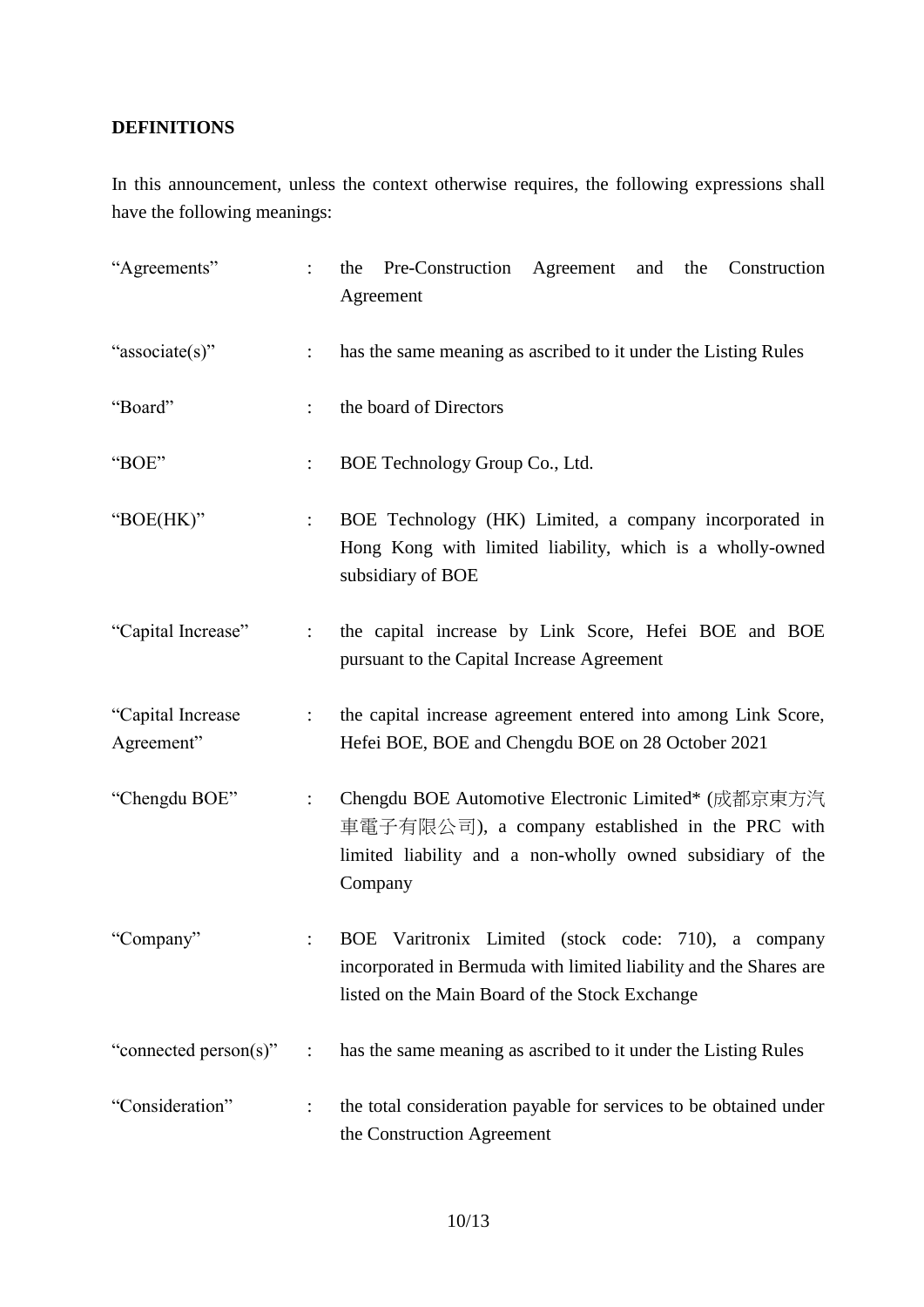"Construction Agreement" : the agreement dated 28 January 2022 entered into between Chengdu BOE and the Contractor in respect of the Construction **Works** "Construction Area" : a piece of land situated at Group 1, Anbu Village, Group 9 and 10, Qingshui Village, Xiyuan Street, Gaoxin West District, Chengdu,, the PRC "Construction Works" : the construction of factory plant and ancillary facilities located at the Construction Area "Contractor" : China Construction First Group Construction & Development Co., Ltd.\* (中建一局集團建設發展有限公司), a company established in the PRC with limited liability "Customary Price Adjustment Mechanism" : in the event that the fluctuation of the price of main materials (such as steel reinforcement, concrete and/ or cables) rises or falls by more than 5%, the Pre-Consideration and/ or the Consideration can be adjusted with reference to, among others, market price of raw materials necessary for the construction, and as based on the guidance policies of relevant government departments of the PRC, and the negotiation and agreement of the parties "Director(s)"  $\qquad$ : the director(s) of the Company "Estimated Sum" : the estimated fees for materials, equipment and services which are necessary for the construction but the standard and price of which are not determinable at the time of the Construction Agreement "Group" : the Company and its subsidiaries "Hefei BOE" : Hefei BOE Vehicle Display Technology Co., Ltd.\* (合肥京東 方車載顯示技術有限公司), a company established in the PRC with limited liability and a wholly-owned subsidiary of the Company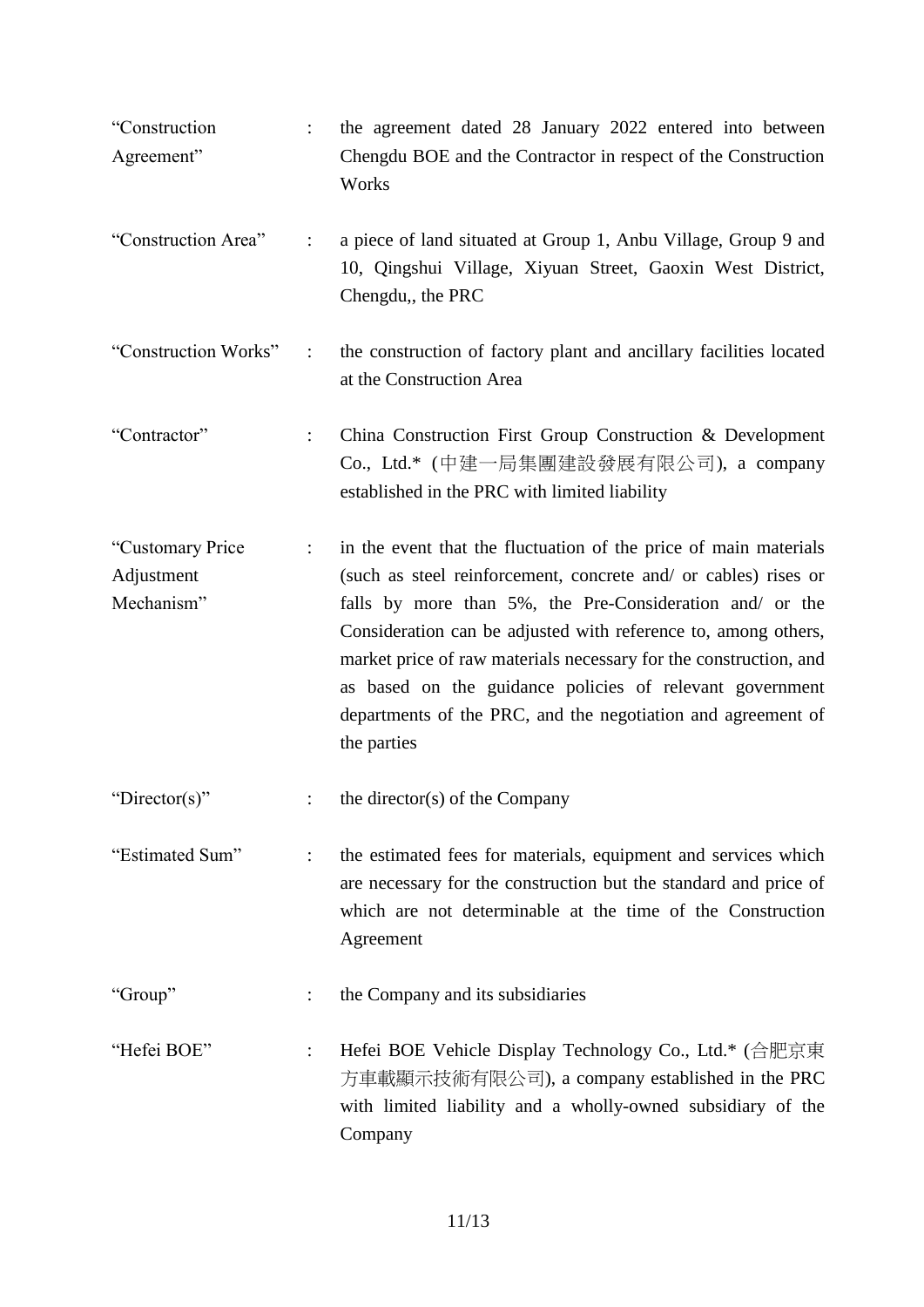| "HK\$"                          | $\mathbb{R}^{\mathbb{Z}}$ | Hong Kong dollars, the lawful currency of Hong Kong                                                                                                                  |
|---------------------------------|---------------------------|----------------------------------------------------------------------------------------------------------------------------------------------------------------------|
| "Hong Kong"                     | $\ddot{\cdot}$            | the Hong Kong Special Administrative Region of the PRC                                                                                                               |
| "Independent Third<br>Party"    | $\mathbb{Z}^{\mathbb{Z}}$ | third party independent of the Company and its connected<br>persons (having the same meaning ascribed to it under the<br><b>Listing Rules</b> )                      |
| "Link Score"                    | $\mathbb{R}^{\mathbb{Z}}$ | Link Score Investment Limited, a company incorporated in<br>Hong Kong with limited liability and a wholly-owned subsidiary<br>of the Company                         |
| "Listing Rules"                 |                           | the Rules Governing the Listing of Securities on the Stock<br>Exchange                                                                                               |
| "Pre-Consideration"             | $\mathbb{R}^{\mathbb{Z}}$ | the total consideration payable for services to be obtained under<br>the Pre-Construction Agreement                                                                  |
| "Pre-Construction<br>Agreement" | $\mathcal{L}$             | the agreement dated 28 January 2022 entered into between<br>Chengdu BOE and the Contractor in respect of the<br>Pre-Construction Works at the Construction Area      |
| "Pre-Construction<br>Works"     | $\mathbb{R}^{\mathbb{Z}}$ | the pre-construction of factory plant and ancillary facilities<br>located at the Construction Area                                                                   |
| "PRC"                           |                           | the People's Republic of China (which for the purpose of this<br>announcement, excludes Hong Kong, the Macau Special<br>Administrative Region of the PRC and Taiwan) |
| "Previous Transaction":         |                           | the formation of Chengdu BOE, details of which are set out in<br>the announcement of the Company dated 20 August 2021                                                |
| "RMB"                           |                           | Renminbi, the lawful currency of the PRC                                                                                                                             |
| "Share(s)"                      |                           | the ordinary share(s) of $HK$0.25$ each in the share capital of the<br>Company                                                                                       |
| "Shareholder(s)"                |                           | the holders of the Share(s)                                                                                                                                          |